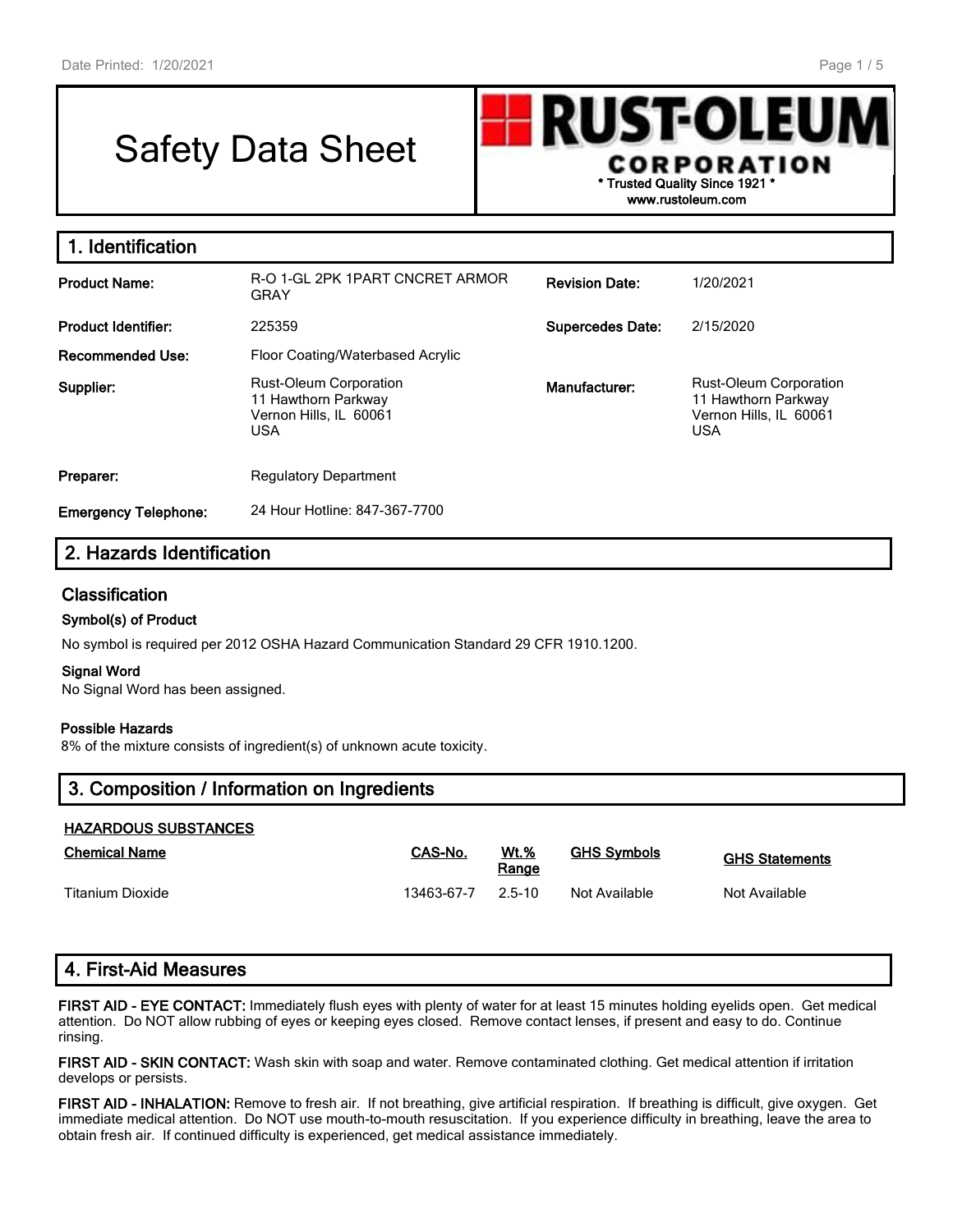**FIRST AID - INGESTION:** Swallowing less than an ounce will not cause significant harm. For larger amounts, do not induce vomiting, but give one or two glasses of water to drink and get medical attention. If swallowed, do not induce vomiting. If victim is conscious and alert, give 2 to 4 cupfuls of water or milk. Call a physician or poison control center immediately. Never give anything by mouth to an unconscious person. Treat symptomatically and supportively. If swallowed, rinse mouth with water. If feeling unwell, get medical attention.

## **5. Fire-Fighting Measures**

**EXTINGUISHING MEDIA:** Alcohol Film Forming Foam, Carbon Dioxide, Dry Chemical, Dry Sand, Water Fog

**UNUSUAL FIRE AND EXPLOSION HAZARDS:** Keep containers tightly closed. FLASH POINT IS TESTED TO BE GREATER THAN 200 DEGREES F. No unusual fire or explosion hazards noted.

**SPECIAL FIREFIGHTING PROCEDURES:** Water may be used to cool closed containers to prevent buildup of steam. If water is used, fog nozzles are preferred.

**Special Fire and Explosion Hazard (Combustible Dust):** No Information

## **6. Accidental Release Measures**

**STEPS TO BE TAKEN IF MATERIAL IS RELEASED OR SPILLED:** Dispose of according to local, state (provincial) and federal regulations. Do not incinerate closed containers. If spilled, contain spilled material and remove with inert absorbent. Dispose of contaminated absorbent, container, and unused contents in accordance with local, state, and federal regulations. Do not incinerate closed containers

# **7. Handling and Storage**

**HANDLING:** Wash thoroughly after handling. Wash hands before eating. Remove contaminated clothing and launder before reuse. Use only with adequate ventilation. Follow all SDS and label precautions even after container is emptied because it may retain product residues. Avoid breathing fumes, vapors, or mist. Avoid contact with eyes, skin and clothing. Avoid contact with eyes. **STORAGE:** Keep from freezing. Keep container closed when not in use. Store in a dry, well ventilated place. Keep container tightly closed when not in use.

**Advice on Safe Handling of Combustible Dust:** No Information

## **8. Exposure Controls / Personal Protection**

| Chemical Name           | CAS-No.    | Weight %<br>Less Than | <b>ACGIH TLV-</b><br>TWA | <b>ACGIH TLV-</b><br><b>STEL</b> | <b>OSHA PEL-TWA</b> | <b>OSHA PEL-</b><br><b>CEILING</b> |
|-------------------------|------------|-----------------------|--------------------------|----------------------------------|---------------------|------------------------------------|
| <b>Titanium Dioxide</b> | 13463-67-7 | 10.0                  | $10 \text{ mg/m}$        | N.E.                             | $15 \text{ mg/m}$   | N.E.                               |

#### **PERSONAL PROTECTION**

**ENGINEERING CONTROLS:** Use process enclosures, local exhaust ventilation, or other engineering controls to control airborne levels below recommended exposure limits. Prevent build-up of vapors by opening all doors and windows to achieve crossventilation.

**RESPIRATORY PROTECTION:** A respiratory protection program that meets OSHA 1910.134 and ANSI Z88.2 requirements must be followed whenever workplace conditions warrant a respirator's use.

**SKIN PROTECTION:** Use gloves to prevent prolonged skin contact. Nitrile or Neoprene gloves may afford adequate skin protection.

**EYE PROTECTION:** Use safety eyewear designed to protect against splash of liquids.

**OTHER PROTECTIVE EQUIPMENT:** Refer to safety supervisor or industrial hygienist for further guidance regarding types of personal protective equipment and their applications. Refer to safety supervisor or industrial hygienist for further information regarding personal protective equipment and its application.

**HYGIENIC PRACTICES:** Wash thoroughly with soap and water before eating, drinking or smoking. Remove contaminated clothing immediately and launder before reuse.

**Engineering Measures for Combustible Dust:** No Information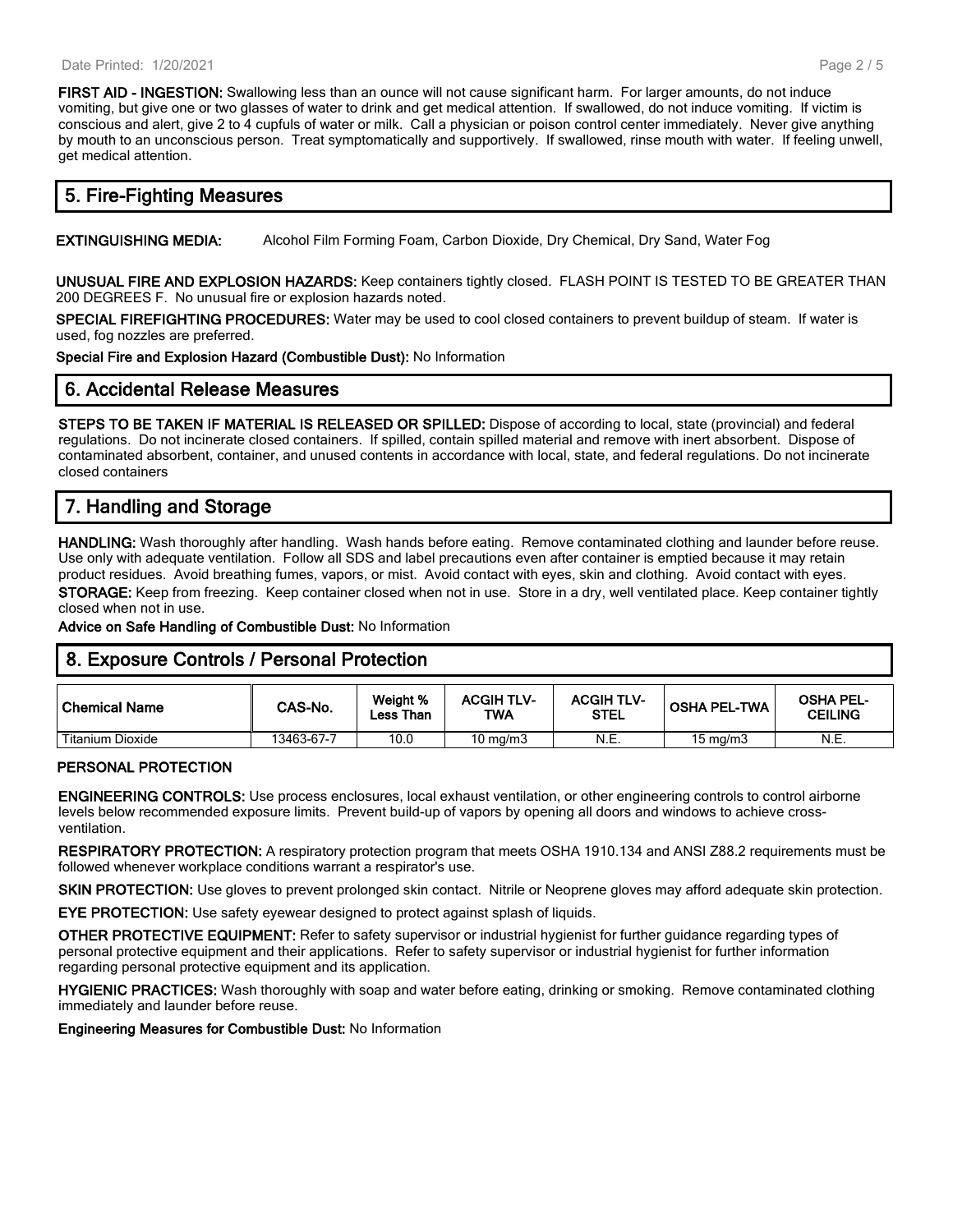# **9. Physical and Chemical Properties**

| Appearance:                                                                                                                 | Liguid                                                                                      | <b>Physical State:</b>                                                                               | Liguid                             |
|-----------------------------------------------------------------------------------------------------------------------------|---------------------------------------------------------------------------------------------|------------------------------------------------------------------------------------------------------|------------------------------------|
| Odor:                                                                                                                       | Mild                                                                                        | <b>Odor Threshold:</b>                                                                               | N.E.                               |
| <b>Specific Gravity:</b>                                                                                                    | 1.239                                                                                       | pH:                                                                                                  | Not Determined                     |
| Freeze Point, °C:                                                                                                           | N.D.                                                                                        | Viscosity:                                                                                           | N.D.                               |
| <b>Solubility in Water:</b>                                                                                                 | Miscible                                                                                    | Partition Coefficient, n-octanol/                                                                    | N.D.                               |
| Decomposition Temp., °C:<br>Boiling Range, °C:<br><b>Flammability:</b><br><b>Evaporation Rate:</b><br><b>Vapor Density:</b> | N.D.<br>$100 - 537$<br>Does not Support Combustion<br>Slower than Ether<br>Heavier than Air | water:<br>Explosive Limits, vol%:<br>Flash Point. °C:<br>Auto-Ignition Temp., °C:<br>Vapor Pressure: | $2.6 - 12.6$<br>99<br>N.D.<br>N.D. |

(See "Other information" Section for abbreviation legend)

# **10. Stability and Reactivity**

**Conditions to Avoid:** Avoid contact with strong acid and strong bases. Avoid excess heat. Keep from freezing.

**Incompatibility:** Incompatible with strong oxidizing agents, strong acids and strong alkalies.

**Hazardous Decomposition:** By open flame, carbon monoxide and carbon dioxide. When heated to decomposition, it emits acrid smoke and irritating fumes.

**Hazardous Polymerization:** Will not occur under normal conditions.

**Stability:** This product is stable under normal storage conditions.

## **11. Toxicological Information**

**EFFECTS OF OVEREXPOSURE - EYE CONTACT:** Causes eye irritation. Irritating, and may injure eye tissue if not removed promptly.

**EFFECTS OF OVEREXPOSURE - SKIN CONTACT:** Substance may cause slight skin irritation. Low hazard for usual industrial handling or commercial handling by trained personnel.

**EFFECTS OF OVEREXPOSURE - INHALATION:** High gas, vapor, mist or dust concentrations may be harmful if inhaled. Avoid breathing fumes, spray, vapors, or mist. Low hazard for usual industrial handling or commercial handling by trained personnel.

**EFFECTS OF OVEREXPOSURE - INGESTION:** Substance may be harmful if swallowed.

**EFFECTS OF OVEREXPOSURE - CHRONIC HAZARDS:** Contains Titanium Dioxide. Titanium Dioxide is listed as a Group 2B-"Possibly carcinogenic to humans" by IARC. No significant exposure to Titanium Dioxide is thought to occur during the use of products in which Titanium Dioxide is bound to other materials, such as in paints during brush application or drying. Risk of overexposure depends on duration and level of exposure to dust from repeated sanding of surfaces or spray mist and the actual concentration of Titanium Dioxide in the formula. (Ref: IARC Monograph, Vol. 93, 2010)

**PRIMARY ROUTE(S) OF ENTRY:** Eye Contact, Ingestion, Inhalation, Skin Absorption, Skin Contact

#### **ACUTE TOXICITY VALUES The acute effects of this product have not been tested. Data on individual components are tabulated below:**

| CAS-No.    | <b>Chemical Name</b>    | Oral LD50        | Dermal LD50 | Vapor LC50 |
|------------|-------------------------|------------------|-------------|------------|
| 13463-67-7 | <b>Titanium Dioxide</b> | >10000 mg/kg Rat | 2500 mg/kg  | N.E.       |

N.E. - Not Established

## **12. Ecological Information**

**ECOLOGICAL INFORMATION:** Product is a mixture of listed components. No ecotoxicity data was found for this product.

## **13. Disposal Information**

**DISPOSAL INFORMATION:** Dispose of material in accordance to local, state, and federal regulations and ordinances.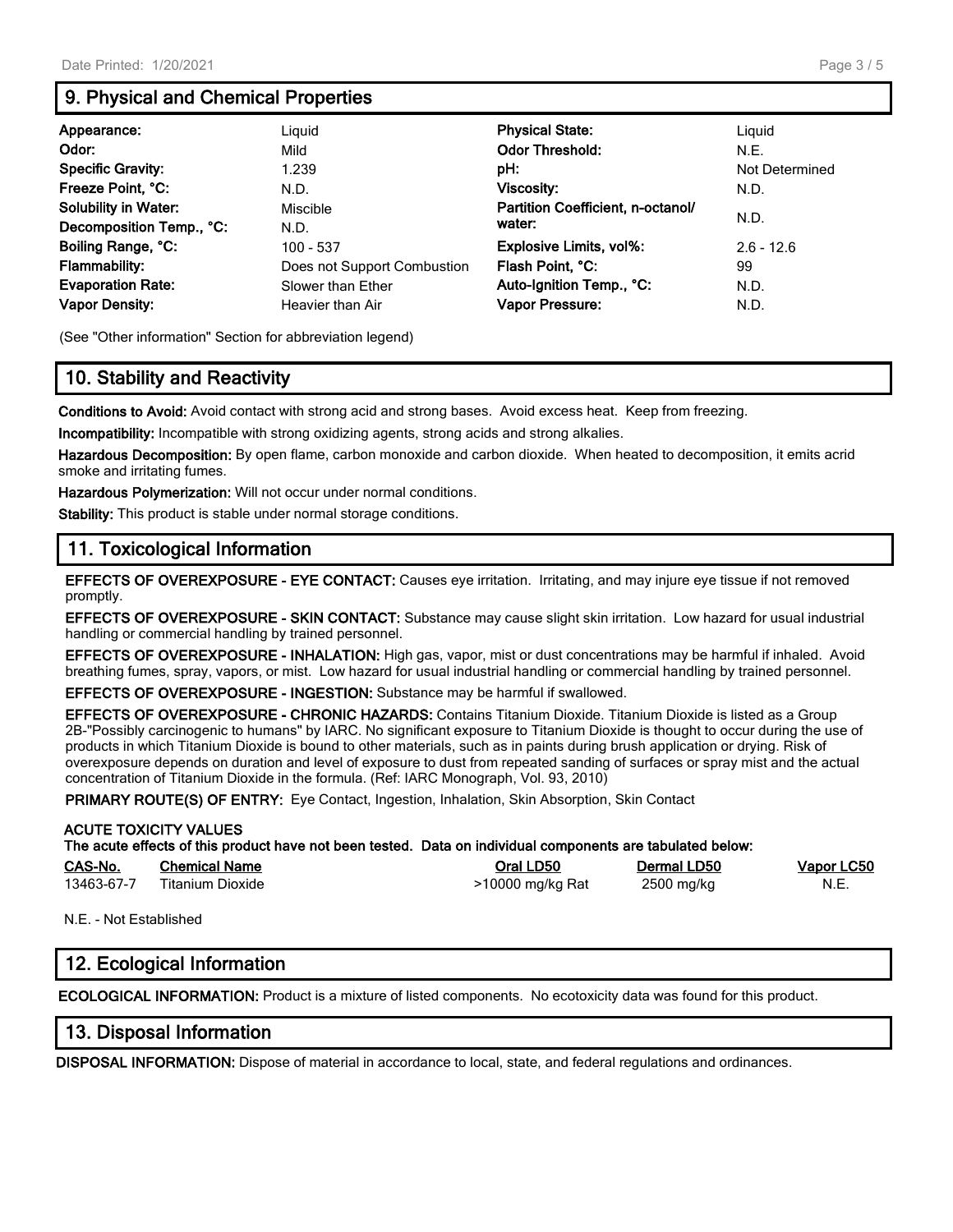## **14. Transport Information**

| <b>UN Number:</b>            | Domestic (USDOT)<br>N.A. | <b>International (IMDG)</b><br>N.A. | Air (IATA)<br>N.A. | <b>TDG (Canada)</b><br>N.A. |
|------------------------------|--------------------------|-------------------------------------|--------------------|-----------------------------|
| <b>Proper Shipping Name:</b> | Not Regulated            | Not Regulated                       | Not Regulated      | Not Regulated               |
| <b>Hazard Class:</b>         | N.A.                     | N.A.                                | N.A.               | N.A.                        |
| Packing Group:               | N.A.                     | N.A.                                | N.A.               | N.A.                        |
| <b>Limited Quantity:</b>     | No                       | No                                  | No                 | No                          |

## **15. Regulatory Information**

#### **U.S. Federal Regulations:**

#### **CERCLA - SARA Hazard Category**

This product has been reviewed according to the EPA 'Hazard Categories' promulgated under Sections 311 and 312 of the Superfund Amendment and Reauthorization Act of 1986 (SARA Title III) and is considered, under applicable definitions, to meet the following categories:

None Known

#### **SARA Section 313**

This product contains the following substances subject to the reporting requirements of Section 313 of Title III of the Superfund Amendment and Reauthorization Act of 1986 and 40 CFR part 372:

No Sara 313 components exist in this product.

#### **Toxic Substances Control Act**

This product contains the following chemical substances subject to the reporting requirements of TSCA 12(b) if exported from the United States:

No TSCA 12(b) components exist in this product.

## **U.S. State Regulations:**

**California Proposition 65**

WARNING: **WARNING:** Cancer and Reproductive Harm - www.P65Warnings.ca.gov.